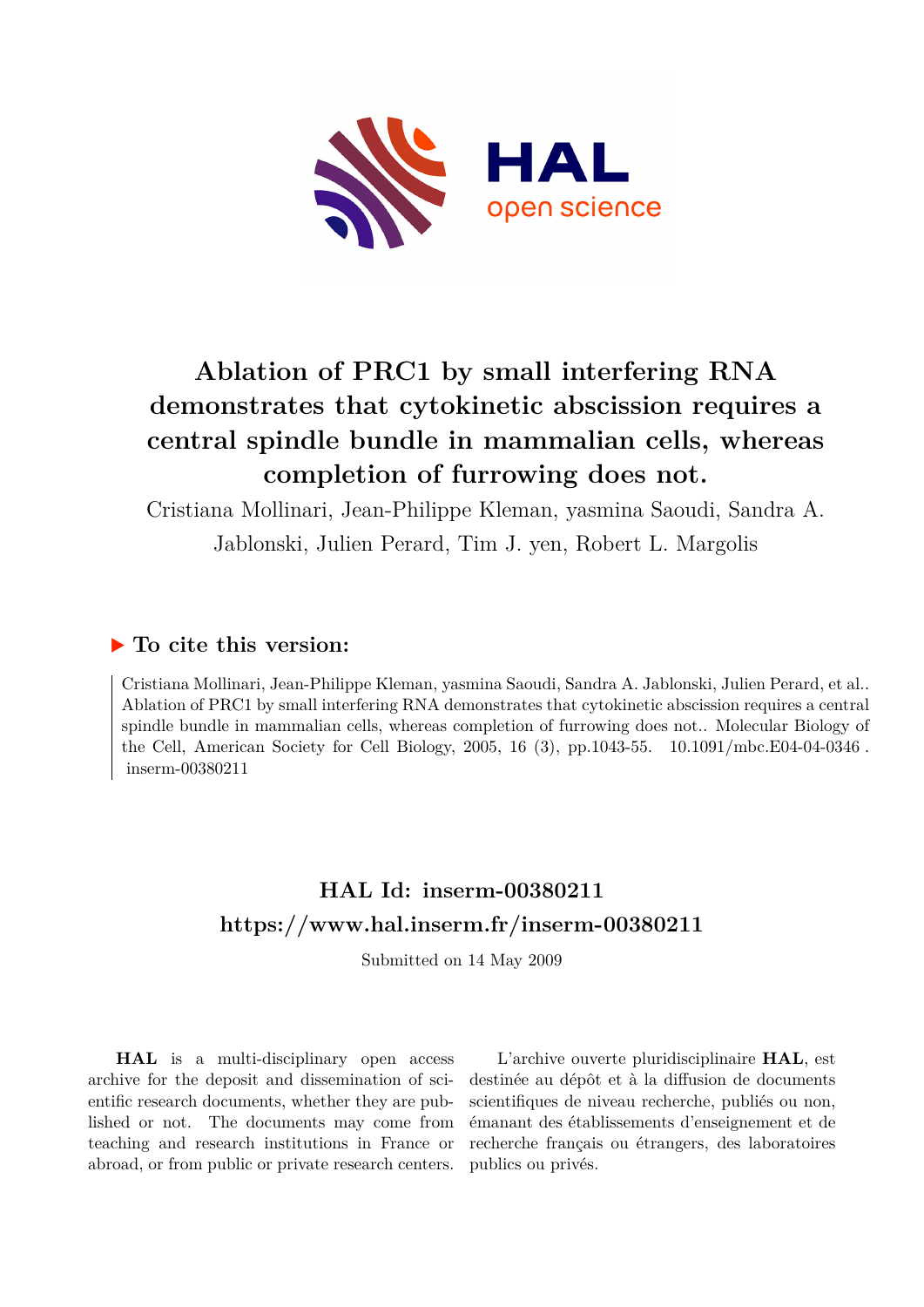# **Ablation of PRC1 by Small Interfering RNA Demonstrates that Cytokinetic Abscission Requires a Central Spindle Bundle in Mammalian Cells, whereas Completion of** Furrowing Does Not<sup>[V]</sup>

### **Cristiana Mollinari,\*† Jean-Philippe Kleman,\* Yasmina Saoudi,‡ Sandra A. Jablonski,§ Julien Perard,\* Tim J. Yen,§ and Robert L. Margolis\***

\*Institut de Biologie Structurale J-P Ebel (Commissariat a` l'Energie Atomique-Centre National de la Recherche Scientifique-Université Joseph Fournier), 38027 Grenoble Cedex 1, France; <sup>‡</sup>Laboratoire du Cytosquelette, Institut National de la Santé et de la Recherche Médicale U366, Département Réponse et Dynamique Cellulaire, Commissariat à l'Energie Atomique/Grenoble, 38054 Grenoble Cedex 9, France; and <sup>§</sup>Institute for Cancer Research, The Fox Chase Cancer Center, Philadelphia, PA 19111

Submitted April 28, 2004; Revised December 2, 2004; Accepted December 3, 2004 Monitoring Editor: Ted Salmon

**The temporal and spatial regulation of cytokinesis requires an interaction between the anaphase mitotic spindle and the cell cortex. However, the relative roles of the spindle asters or the central spindle bundle are not clear in mammalian cells. The central spindle normally serves as a platform to localize key regulators of cell cleavage, including passenger proteins. Using time-lapse and immunofluorescence analysis, we have addressed the consequences of eliminating the central spindle by ablation of PRC1, a microtubule bundling protein that is critical to the formation of the central spindle. Without a central spindle, the asters guide the equatorial cortical accumulation of anillin and actin, and of the passenger proteins, which organize into a subcortical ring in anaphase. Furrowing goes to completion, but abscission to create two daughter cells fails. We conclude the central spindle bundle is required for abscission but not for furrowing in mammalian cells.**

#### **INTRODUCTION**

Cytokinesis is the mechanism by which the genetic complement and the cellular cytoplasm are accurately and permanently segregated at the end of mitosis. Its proper completion is fundamental to the maintenance of the euploid genome and thus involves a coordinated series of changes whose temporal and spatial accuracy cannot be left to chance.

Cytokinesis occurs through the interaction of actin and myosin II on the cell cortex at the position of the spindle equator during late anaphase, creating the contractile event that ultimately separates the two daughter cells (Mabuchi, 1986). Evidence obtained from various systems, including invertebrate embryos and mammalian culture cells, demonstrates that a microtubule-dependent process transmits the signal for cytokinesis (Rappaport, 1986; Cao and Wang, 1996). Signaling communicates the spindle position to the

This article was published online ahead of print in *MBC in Press* (http://www.molbiolcell.org/cgi/doi/10.1091/mbc.E04–04–0346) on December 22, 2004.

 $\Im$  The online version of this article contains supplemental material at *MBC Online* (http://www.molbiolcell.org).

† Present address: Department of Cell Biology and Neurosciences, Italian National Institute of Health (Instituto Superiore di Sanita´), 00161 Rome, Italy.

Address correspondence to: Robert L. Margolis (margolis@ibs.fr).

cell cortex, to ensure that effective furrowing occurs at the precise midpoint of the spindle after the chromatid sets are well separated.

The anaphase spindle has two distinct components, astral arrays of microtubules that emanate from the two spindle poles and that do not interact, and a central spindle that is comprised of an array of tightly bundled antiparallel microtubules that arise from the two spindle poles and interdigitate in the equatorial region of the cell. The relative importance of the two microtubule arrays to furrowing seems to be divergent in different systems. Sea urchin embryos and *Caenorhabditis elegans* cells seem to require astral arrays for furrowing, whereas *Drosophila melanogaster* cells require the central spindle (for review, see Glotzer, 2004). This divergence may be due to differences in embryonic and nonembryonic cell cleavage mechanisms.

Mechanisms of cell cleavage are highly variable. Therefore, results in *C*. *elegans* or *D*. *melanogaster* do not necessarily predict cleavage requirements in mammalian cells. In mammalian cells the bulk of evidence, based on micromanipulation studies, supports an important role for the central spindle in furrow formation (Cao and Wang, 1996). On the other hand, it has been demonstrated that astral microtubules also can play a role in the positioning of cleavage apparatus (Rieder *et al*., 1997) and of the passenger proteins in mammalian cells (Murata-Hori and Wang, 2002). Interestingly, the absence of overlapping microtubules does not inhibit passenger protein localization or furrowing in cells with monopolar spindles (Canman *et al*., 2003), suggesting the central spindle is not required for furrowing.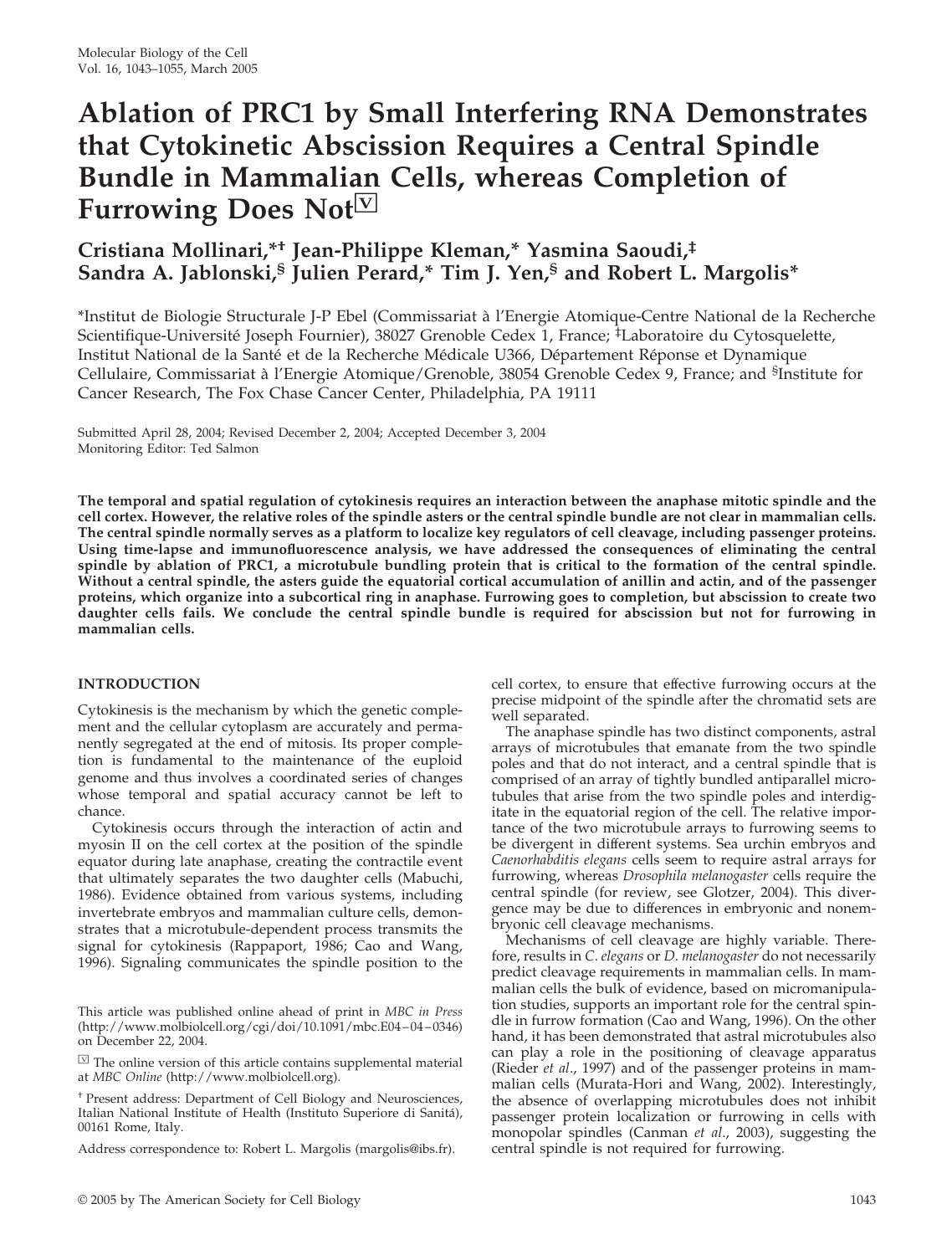The central spindle, created by PRC1 (Jiang *et al*., 1998; Mollinari *et al*., 2002; Kurasawa *et al*., 2004) and the centralspindlin complex, consisting of a kinesin-like protein ZEN-4/MKLP1 and a Rho-family GAP, CYK4/MgcRacGAP (Mishima *et al*., 2002), serves as a platform that enables the proper positioning at the anaphase spindle equator of proteins required for furrow progression. Such proteins include the passenger proteins, a group of proteins (INCENP, Survivin, Aurora B, Borealin, and TD-60) that seem to play a key role in the proper completion of cytokinesis in mammalian cells (Martineau *et al*., 1995; Mackay *et al*., 1998; Skoufias *et al*., 2001; Terada, 2001; Gassmann *et al*., 2004; Sampath *et al*., 2004).

Using a combination of small interfering RNA (siRNA) ablation of PRC1 and both time-lapse and immunofluorescence microscopy, we have here addressed the role of the central spindle bundle in furrow completion and in final cell abscission. We have found that furrowing proceeds to completion in the absence of the central spindle bundle, followed by failure of abscission, and reversion of the furrow an hour later to create a binucleate cell. In the absence of the anaphase spindle bundle, the passenger proteins organize into a subcortical ring instead of forming a telophase disc. This ring coincides with the deposition of actin and anillin at the cell cortex and thus coincides with the position of the cleavage event. The passenger proteins seem to be most prominent near the tips of astral microtubules. Our observations lead us to conclude that the central spindle bundle is not obligatory for completion of furrowing in mammalian cells but is required for the final abscission event.

#### **MATERIALS AND METHODS**

#### *Cell Culture*

HeLa cells were grown as a monolayer in DMEM (Invitrogen, Carlsbad, CA) supplemented with 10% fetal bovine serum (Hyclone Laboratories, Logan, UT), and maintained in a humid incubator at  $37^{\circ}$ C in a  $5\%$  CO<sub>2</sub> environment. When appropriate, 1 mg/ml geneticin was added to the medium for selection purposes.

#### *siRNA Oligonucleotides and Transfection*

We targeted the human PRC1 cDNA sequence with RNA oligomers (Dharmacon Research, LaFayette, CO) as described previously (Mollinari *et al*., 2002). HeLa cells, plated on poly-p-lysine–coated coverslips or glass-bottom dishes, were transfected with RNA oligomers by using Oligofectamine 2000 (Invitrogen) in Optimem (Invitrogen) medium. The transfection conditions were modified depending on the dish size, according to manufacturer's instructions. Twenty-four hours after transfection, HeLa cells on coverslips were fixed and analyzed by immunofluorescence microscopy. For double transfection of RNA oligomers and the hemagglutinin (HA)-Survivin construct (Skoufias *et al*., 2000), Lipofectamine (Invitrogen) in Optimem was used.

#### *Immunofluorescence Microscopy*

Cells, grown on poly-p-lysine–coated glass coverslips for immunofluorescence microscopy, were fixed with 2% paraformaldehyde-phosphate-buffered saline for 20 min at 37°C, washed 5 min with phosphate-buffered saline (PBS), permeabilized with 0.1% Triton X-100 in PBS for 3 min, and washed three times for 5 min with PBS. Immunofluorescence was also performed on HeLa cells permeabilized 30 s at room temperature before fixation. Cells were then processed with primary and secondary antibodies and counterstained with TOTO3, a dimeric cyanine nucleic acid stain (Molecular Probes, Eugene, OR) or 4,6-diamidino-2-phenylindole (DAPI). The PRC1 affinity-purified rabbit antibody (Jiang *et al*., 1998) and JH human autoimmune serum (Andreassen *et al*., 1991) were diluted 500 times. The rabbit antibodies against MKLP1 (Santa Cruz Biotechnology, Santa Cruz, CA), human anillin (a kind gift from Dr. Chris Field, Harvard University, Cambridge, MA), RB6K and MgcRacGAP (kind gifts from Dr. Bruno Goud, Institute Curie, Paris, France, and Dr. Toshio Kitamura, University of Tokyo, Tokyo, Japan, respectively), and Survivin (Novus Biochemical, Littleton, CO) were diluted 250 times. The monoclonal anti AIM-1 (Aurora B) antibody (BD Transduction Laboratories, Lexington, KY) was diluted 300 times. The mouse monoclonal antibody (mAb) against CENP-E (Chan *et al.*, 1999) was diluted 200 times. The anti-tyrosinated  $\alpha$ -tubulin mAb (Lafanechere *et al*., 1998) was diluted 300 times. For actin staining,

secondary antibodies (1:2500; Tago Biosource International, Camarillo, CA, or Jackson ImmunoResearch Laboratories, 1:1000), for 1 h and then developed with enhanced chemiluminescence (Pierce Chemical, Rockford, IL).

#### *Time-Lapse Microscopy*

noResearch Laboratories, West Grove, PA).

legend), or are mid-cell optical sections.

*Western Blots*

HeLa cells were transfected with phosphorylated enhanced green fluorescent protein (pEGFP)-α-tubulin (a kind gift from Dr. Patricia Wadsworth, University of Massachusetts, Amherst, MA) by using FuGENE6 (Roche Diagnostics, Indianapolis, IN). Two days after transfection, cells were subjected to selection for stably integrated pEGFP- $\alpha$ -tubulin with 300  $\mu$ g/ml G418 (Invitrogen). Two clonal rounds of selection were performed to select for green fluorescent protein (GFP)- $\alpha$ -tubulin–positive cells. For time-lapse microscopy, stable HeLa cells expressing GFP-a-tubulin were plated at 50% density in glassbottom dishes (Nalge Nunc, Naperville, IL) in phenol red-free DMEM (Invitrogen) supplemented with 10 mM HEPES solution. One day after plating, cells were transfected as described above. At 24 h after transfection, fresh medium containing 10 mM HEPES and 10 ng/ml Hoechst 33342 was added to the cells for 10 min and then replaced by Hoechst-free medium before observation. A Zeiss Axiovert microscope equipped with a piezoelectric focus and a CoolSnap HQ charge-coupled device camera (Roper Scientific, Trenton, NJ) was used for image collection. The system was controlled by MetaMorph software (Universal Imaging, Downingtown, PA). Wide-field images in two fluorescence channels, plus phase contrast, were collected as a series of 5–10 Z-steps every 30 s during rapid anaphase or 10 min for longer observations during telophase. Image analysis was performed using MetaMorph and Volocity LE software (Improvision, Lexington, MA).

rhodamine phalloidin (Molecular Probes) was added to fixed HeLa cells for 10 min at room temperature. Secondary antibodies, including fluorescein isothiocyanate-conjugated affinity-purified donkey anti-mouse, rat, and rabbit IgG; Cy5-conjugated affinity-purified donkey anti-mouse and rabbit IgG; Cy3-conjugated affinity-purified donkey anti-mouse and rabbit IgG; and rhodamine-conjugated antihuman IgG, were all used at 2.5  $\mu$ g/ml (Jackson Immu-

Images were collected either with a 2-photon Zeiss or a Nikon EZ-C1 confocal microscope. Images shown in this work represent projections of multiple scans across the entire cell (0.8- $\mu$ m step, unless specified in the figure

For Western blots, HeLa cells were trypsinized 24 h after transfection, extracted in SDS-PAGE sample buffer, subjected to PAGE, and transferred to nitrocellulose sheets as described previously (Mollinari *et al*., 2002). Blots were exposed to antibodies described above for immunofluorescence, including rabbit polyclonal anti-PRC1 (1:1000), anti-MgcRacGAP (1:1000), anti-RB6K (1:500), and anti-MKLP1 (1:1000); and mouse monoclonal anti-Aurora B (1: 500). Blots were then exposed to horseradish peroxidase-conjugated donkey

#### **RESULTS**

#### *Time-Lapse Imaging of HeLa Cells in the Absence of PRC1 and the Central Spindle*

Suppression of PRC1 function by antibody microinjection and by siRNA ablation causes cell cleavage failure. However, furrowing is frequently evident in anaphase cells in the absence of a central spindle bundle (Mollinari *et al*., 2002), suggesting that cell furrowing can at least initiate in some cells after loss of PRC1 and the central spindle.

Using real-time imaging, we now demonstrate that furrowing in the absence of PRC1 and of the central spindle goes to completion in all cells that we have recorded ( $n = 30$ ) and that the furrow subsequently reverts, forming a binucleate cell. For a proper analysis of the phenotype associated with the lack of PRC1 activity, we have used a HeLa cell line stably expressing GFP- $\alpha$ -tubulin. Cells were transfected with siRNA targeting PRC1 and were used for in vivo imaging 24 h after transfection. We have previously shown that siRNA strongly suppresses PRC1 expression in HeLa, leading to strong suppression of PRC1 on Western blots at 24 h posttransfection (Mollinari *et al*., 2002; Figure 2B). DNA was visualized using Hoechst 33342, which is cell permeable in the growth medium. Figure 1A shows time frame images from a typical recording (Video 1) of a cell, labeled with Hoechst (blue) and with GFP- $\alpha$ -tubulin (green), lacking a central spindle (see corresponding high-resolution images in Figure 2).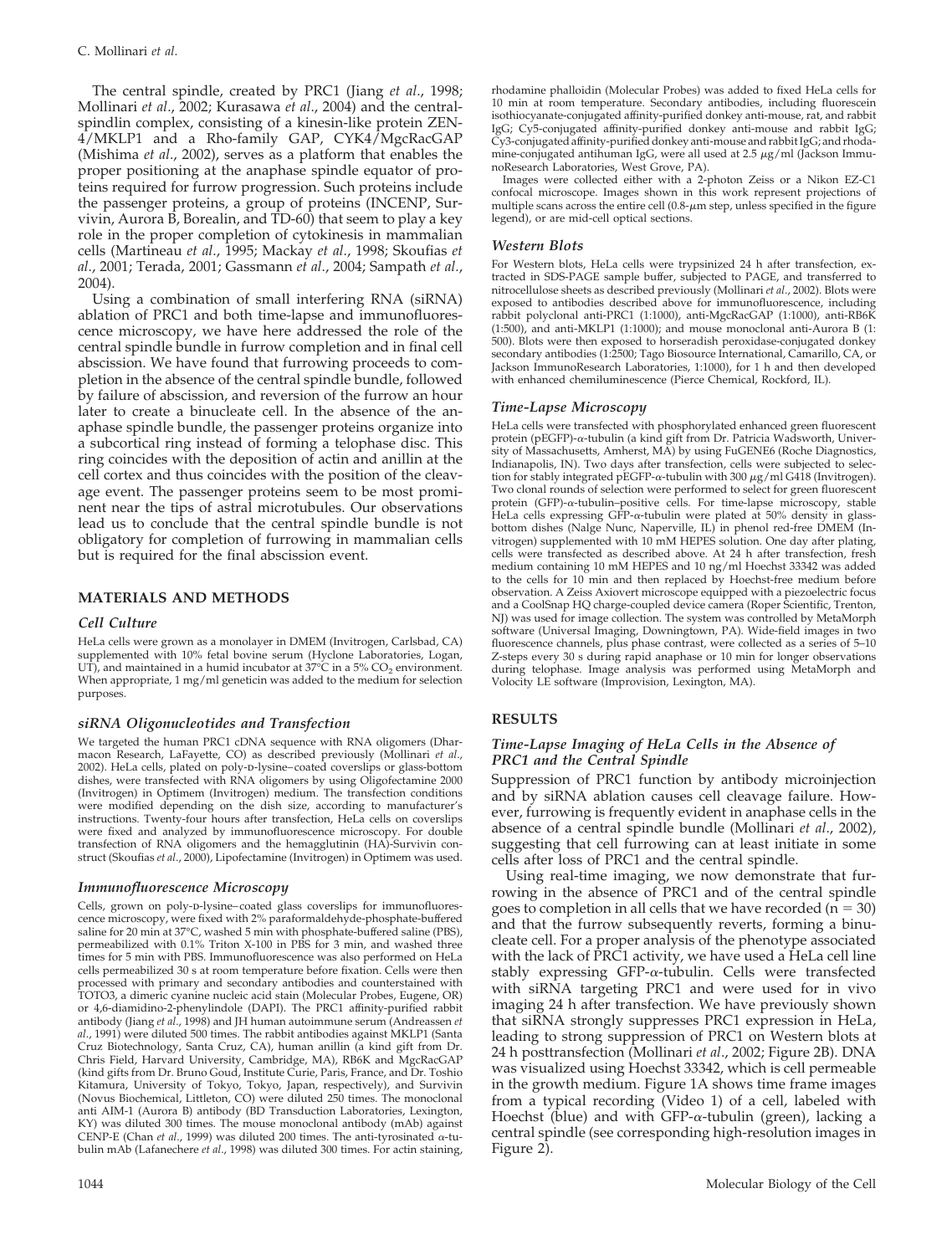

**Figure 1.** Cells lacking a central spindle bundle undergo complete furrowing and then rejoin after failure of abscission. (A) Time frames from time-lapse videomicroscopy show progression of the cleavage furrow in a PRC1-ablated cell (top images) compared with a control (bottom images). Furrowing is complete in the absence of a central spindle bundle, and furrow progression occurs in approximately the same time course as in the control. Times indicated are in seconds. Images were collected of cells expressing EGFP- $\alpha$ -tubulin (green) and counterstained with Hoechst DNA dye (blue). The absence of a central spindle bundle is evident in the PRC1-ablated cell. See Video 1 for the full movie. (B) Cells that lack the central spindle bundle rejoin after furrowing is complete. Time frames from time-lapse videomicroscopy show phase contrast images of two cells that have undergone complete furrowing in the absence of a central spindle bundle and then rejoin more than an hour after furrowing has completed (time course to rejoining was variable but never -1 h after furrowing). Times indicated are in minutes. Color images above each initial frame show the same cells imaged for EGFP-a-tubulin (green) and counterstained with Hoechst DNA dye (blue) to indicate the absence of a central spindle bundle. The two cells were recorded in the same microscopic field. See Video 2 for the full movie.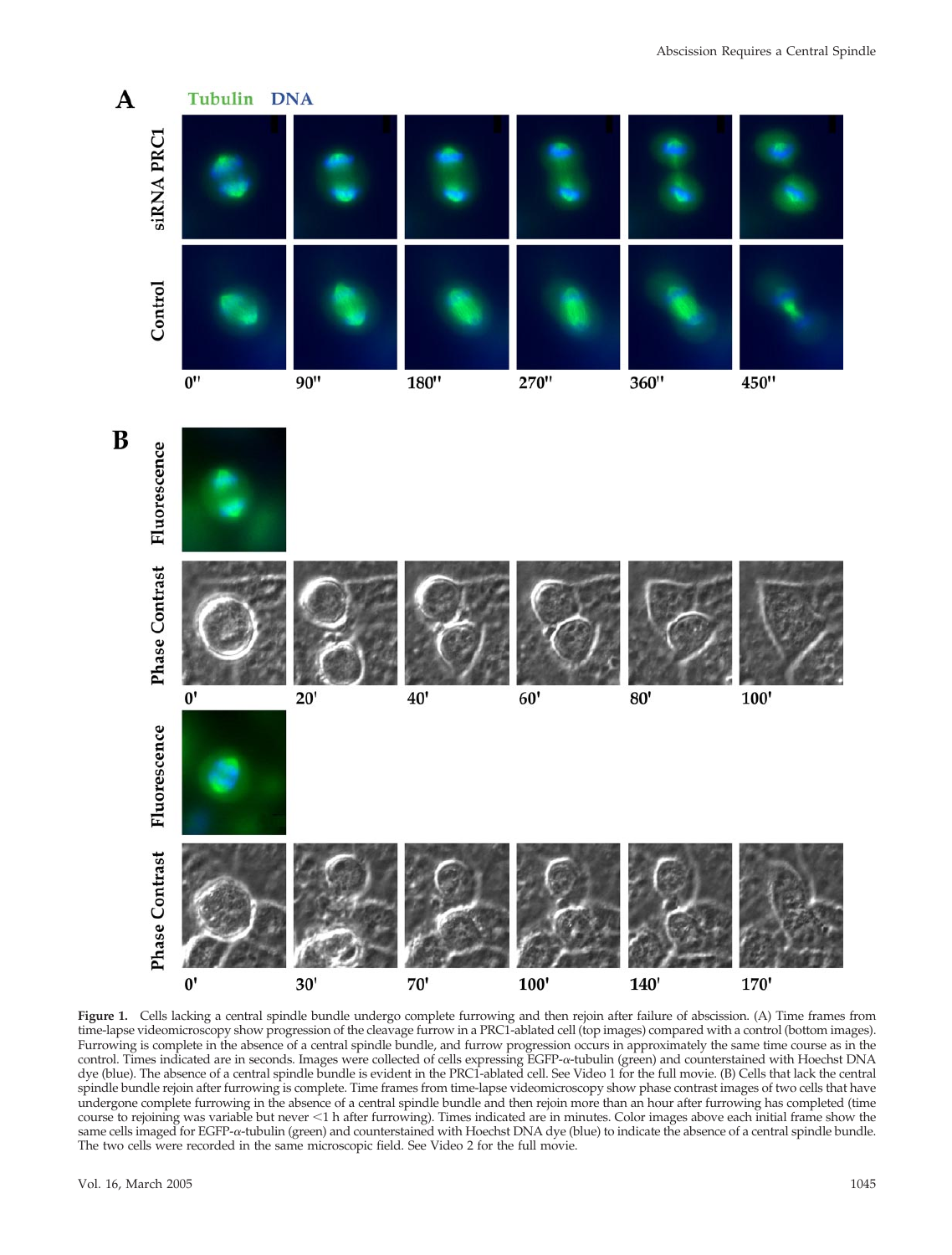By comparison, a control cell contains a strong tubulin signal between the separated chromosomes. The absence of the central spindle bundle correlates completely with the absence of PRC1, as we have shown previously, whereas a central spindle bundle is never absent in control anaphase cells. In the absence of a central spindle, we normally observed a rotation of one of the two spindle poles, a greater distance between the sets of separated chromosomes than in controls, and a somewhat greater velocity of furrowing. In cells lacking the central spindle, we observed that division nearly reached completion only to regress  $\sim$  1 h later, after a failure of abscission (Figure 1B and Video 2). Cells that completed furrowing in the absence of an organized midzone frequently showed torsion of the two cleaving cells relative to each other and a more proximal association than was evident in controls.

Thus, time-lapse images demonstrate that furrowing was robust and continued to near completion in the absence of an anaphase spindle bundle. In the examples shown, cells remained separated for more than an hour, tethered by a cytoplasmic bridge, and then fused again after the failure of complete cleavage (Figure 1B). The block in the last step of cleavage indicates that the process of abscission is evidently compromised by the absence of PRC1.

A panel of anaphase cells compares the presence and distribution of microtubules and of PRC1 in control and siRNA-transfected HeLa cells observed during anaphase (Figure 2A). The control contained microtubule bundles (green) between the separating chromosomes (blue), and PRC1 (red) had accumulated at the equatorial position of the spindle. By comparison, cells in which PRC1 was ablated (absence of PRC1 signal) had little evident association between the two spindle halves. One function of the interpolar spindle bundle seemed to be to maintain chromosome and spindle orientation, because chromosomes frequently rotated away from the axis of separation, sometimes substantially (for examples, see images in Figures 3 and 4).

Transfected cells in Figure 2A were imaged 24 h after introduction of PRC1 siRNA. At this time,  $>80\%$  of mitotic cells showed typical spindle derangements and had no evidence of PRC1 staining (our unpublished data). A Western blot confirmed that there was substantial suppression of PRC1 in the transfected population (Figure 2B). By contrast, an assay of a battery of proteins involved in cell cleavage showed that siRNA suppression of PRC1 did not cause secondary suppression of RB6K, MgcRacGAP, Aurora B, or MKLP1 (Figure 2B).

#### *In the Absence of PRC1, the Centralspindlin Components Are Absent from the Anaphase Spindle*

The central spindle is a platform on which proteins accumulate during late anaphase, and its components such as MKLP1 have been proposed to be required for localization of the passenger proteins to the spindle equator in anaphase (Straight and Field, 2000). Our results with PRC1 ablation raise the question as to the distribution, interaction, and function of the passenger proteins and of the heterotetrameric centralspindlin complex of MKLP1 and MgcRacGAP (Mishima *et al*., 2002) during anaphase in the absence of the anaphase spindle bundle. MKLP1 is a kinesin family microtubule motor that is present on the anaphase mitotic spindle and that associates with MgcRacGAP, an activating protein for the small G protein Rho (Hirose *et al*., 2001). Like PRC1, MKLP1 and MgcRacGAP normally localize to the equatorial position of the spindle in late anaphase.

In contrast to our results with PRC1 ablation in mammalian cells, ablation of MgcRacGAP homologue Cyk-4 (Jantsch-Plunger *et al*., 2000; Dechant and Glotzer, 2003) or of the MKLP1 homologue ZEN-4 in *C*. *elegans* (Raich *et al*., 1998) resulted in only partial furrowing, and suppression of pavarotti, the MKLP1 homologue in *D*. *melanogaster*, (Adams *et al*., 1998) completely suppressed furrow formation. It was therefore important to follow the fate of MKLP1 and of MgcRacGAP in the absence of PRC1.

During anaphase in control cells, both MKLP1 and MgcRacGAP accumulated at the spindle equator (Figure 3, A and B). In contrast, neither MKLP1 nor MgcRacGAP was evident on the central spindle in cells that lacked PRC1 (Figure 3, A and B) despite their continued presence in PRC1-ablated cells (Figure 2B). Lack of signal seems to reflect loss of the proteins from the anaphase spindle. Although the signal intensity on microtubule plus ends must be diminished by the lack of a spindle bundle, other microtubule plus end-associated proteins, such as the passenger proteins, are still evident in PRC1-depleted anaphase (e.g., Aurora B, Figure 6D, b). We conclude that MKLP1 and MgcRacGAP are both dependent on PRC1 for proper localization during anaphase. The two components of centralspindlin may be complexed with PRC1, because MgcRacGAP binds directly to PRC1 through a domain that is required for its spindle association (Ban *et al*., 2004).

Another microtubule motor protein, CENP-E, migrates to the spindle equator along the central spindle bundle during anaphase (Yen *et al*., 1992; Liao *et al*., 1994). Although it is not known to have a role in cell division, we assayed for its localization in the absence of PRC1, to determine whether motor proteins other than MKLP1 might be dispersed. In control cells, CENP-E colocalized with PRC1 at the spindle midzone and did not extend beyond the microtubule array. Its presence at the anaphase spindle equator was also dependent on PRC1, because CENP-E did not localize to the anaphase mitotic spindle midzone in the absence of PRC1 (Figure 3C).

#### *Passenger Proteins Localize to the Cell Cortex as a Ring during Anaphase in the Absence of a Central Spindle*

In the absence of a central spindle, and of the proteins apparently dependent on it for anaphase spindle localization, MKLP1, MgcRacGAP, and CENP-E, furrowing nonetheless progresses to completion. The passenger proteins normally localize to the position of the anaphase central spindle equator and at this position create a transitory telophase disc that contacts the cell cortex (Martineau *et al*., 1995; Adams *et al*., 2001; Terada, 2001). The position of the passenger proteins at the cell cortex coincides with the position of furrow initiation, even in cells where furrowing is nonuniform (Martineau *et al*., 1995; Eckley *et al*., 1997). It was therefore important to determine whether ablation of PRC1 altered the distribution of passenger proteins in anaphase.

When PRC1 was present in late anaphase, both TD-60 and Aurora B associated with discs that corresponded in position to PRC1 on the spindle equator, and extended outward toward the cell cortex (Figure 4A, a and B, a). In the absence of PRC1, there was no evidence for a complete telophase disc, but TD-60 and Aurora B localized nonetheless to the cell cortex at the equator of the anaphase spindle (Figure 4A, b–d, and B, b–d).

Double labeling of two passenger proteins, Aurora B and TD-60, after siRNA suppression of PRC1, showed that they colocalized to the cell cortex at a position approximately halfway between the spindle poles (Figure 4C) and seemed to correlate in position with the ends of microtubules of the two disorganized half-spindles where the microtubules intersected with the cell cortex. Despite their unusual distri-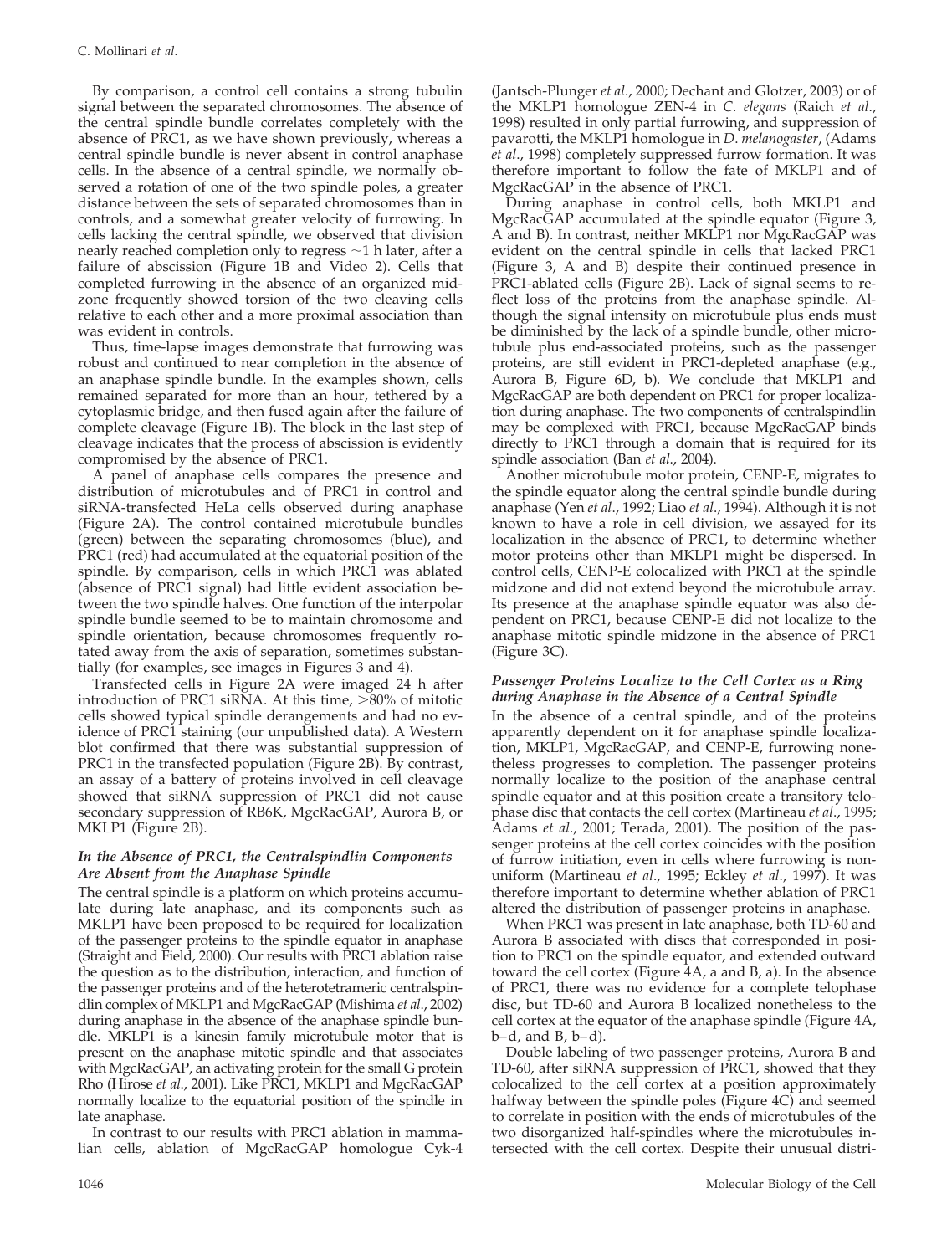#### Tubulin DNA PRC1



**Figure 2.** Loss of the central spindle bundle but retention of anaphase spindle proteins after ablation of PRC1. (A) One control HeLa cell, and three examples of cells negative for PRC1 after siRNA ablation, are shown in anaphase (projections of 0.5-µm optical sections). In the merge, the control shows an accumulation of PRC1 (red) in the midzone of the mitotic spindle (green) and the segregated chromosomes (blue). In the absence of PRC1 (absence of red), chromosomes are segregated, although bridges are not established between the microtubules of the two half-spindles. Channel separations are shown to indicate in detail microtubule arrays in anaphase in the absence of PRC1. Insets above indicate the cell outlines in white. The siRNA cells are in late anaphase, whereas the control is in early telophase. Bar, 10  $\mu$ m. (B) Western blots of HeLa cell extracts collected 24 h after transfection with PRC1 siRNA, compared with control HeLa at equivalent protein loadings. The PRC1 level is substantially suppressed by siRNA treatment at 24 h, whereas other proteins of the central spindle (MKLP1 and MgcRacGAP), and proteins required for cell cleavage (RB6K and Aurora B), are not diminished by ablation of PRC1.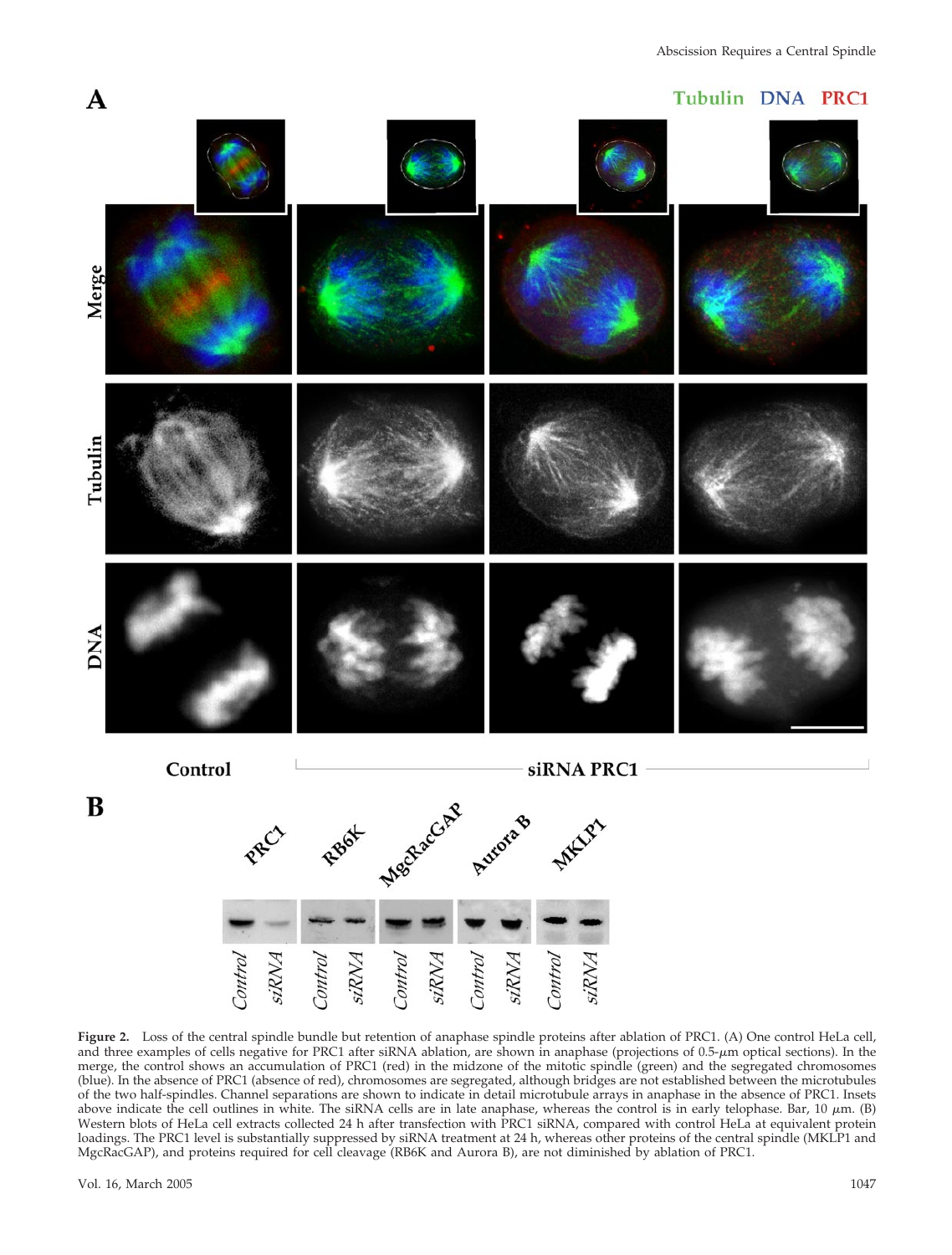C. Mollinari *et al*.



**Figure 3.** MKLP1, MgcRacGAP, and CENP-E disperse during anaphase after central spindle ablation. Control and siRNAtreated HeLa cells showing the localization of MKLP1, MgcRacGAP, and CENP-E. In the absence of a central spindle after PRC1 ablation, MKLP1 (A) and MgcRacGAP (B) are dispersed in the cytoplasm. (A and B) Microtubules are shown in red, chromosomes in blue, and MKLP1 (A) and MgcRacGAP (B) in green. In C, a control cell shows colocalization of CENP-E (green) and PRC1 (red) in the midzone. In contrast, an siRNA-treated HeLa cell shows undetectable PRC1 levels, and CENP-E is dispersed in the cytoplasm. Bar,  $5~\mu{\rm m}.$ 

bution, their position seemed to coincide with the cell cortex (Figure 4C).

Compared with controls that contained PRC1, neither protein participated in forming a complete telophase disc (Figure 4, A and B). It thus seems that although the full telophase disc organizes on the anaphase spindle bundle, what is essential for its localization to the cell cortex at the

anaphase cell equator may be an association of the passenger proteins with the plus ends of the microtubules deriving from the two half-spindles, as was reported for INCENP localization in cells with monastral spindles (Canman *et al*., 2003). Such localization would permit stable association with the cell cortex at the termini of the facing parabolic arrays of the half-spindle microtubules. We also noted that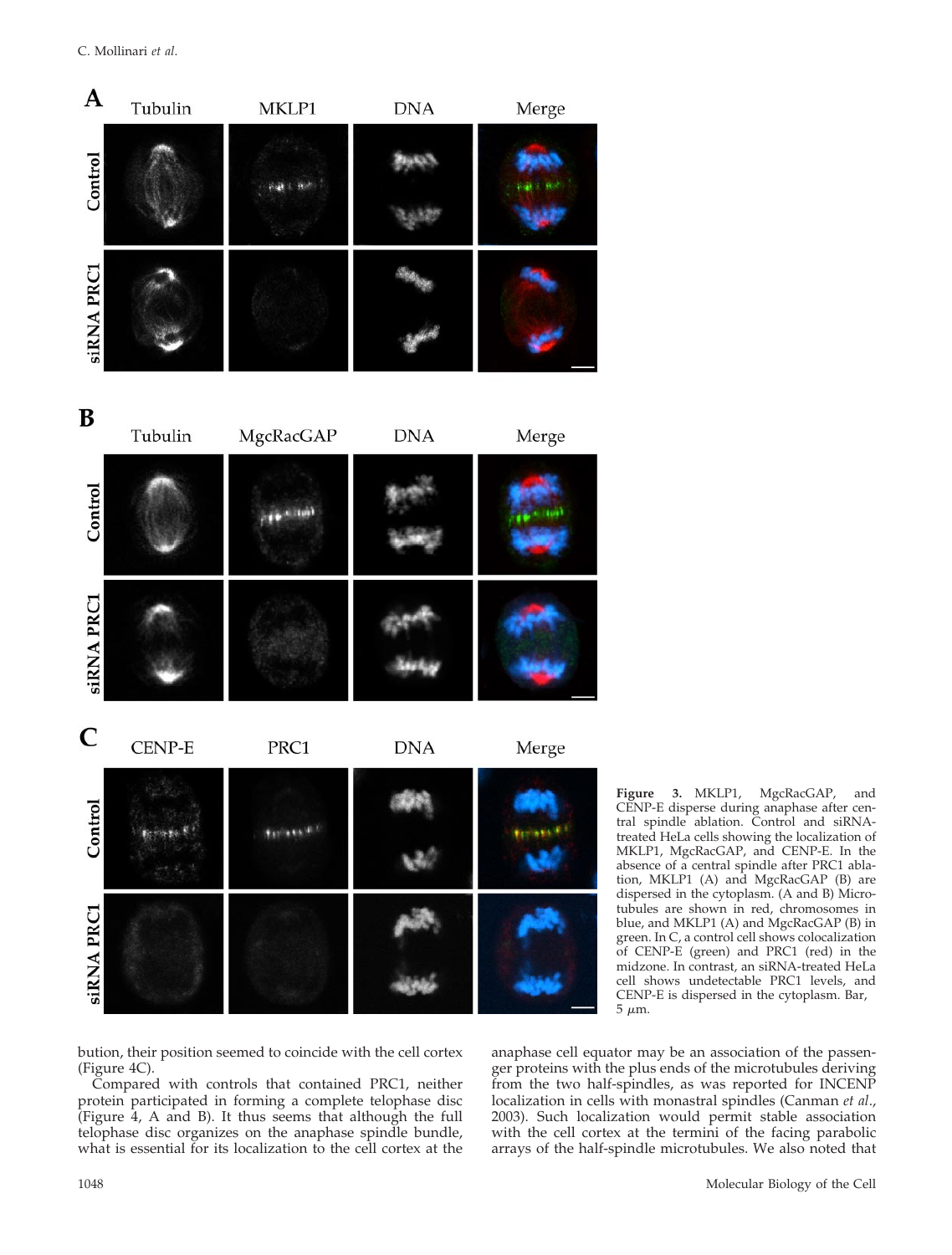

passenger proteins associate with the cortex at the position of furrowing. (A) In the absence of PRC1, TD-60 is absent from the central region of the cell but is associated with the cell cortex at the midpoint between chromosome sets (b–d). In a control cell (a), PRC1 and TD-60 colocalize at the central spindle. HeLa cells were stained for TD-60 (green), PRC1 (red), and DNA (blue). (B) As observed for TD-60, Aurora B is also absent from the central region of the cell and is only found at the cell cortex at the position of furrowing. HeLa cells were stained for Aurora B (green), PRC1 (red), and DNA (blue). (C) TD-60 and Aurora B distribution on the cortex correlates with astral microtubule tips in anaphase. Two examples of siRNA-treated cells are shown, stained for TD-60 (green), Aurora B (blue), and  $\alpha$ -tubulin (red). The spindles show a lack of a stable interdigitation between the microtubules of the two half-spindles. Astral microtubules seem to be prominent, and the passenger proteins TD-60 and Aurora B are limited to the cell cortex and localize at the tips of the astral microtubule arrays. (D) Survivin localizes to the cell cortex in the absence of PRC1. HeLa cells were stained for Survivin (green),  $\alpha$ -tubulin (red), and DNA (blue). As for the other passenger proteins, the absence of a central spindle (b–d) limits Survivin to the cell cortex during anaphase. In contrast, in a control cell (a), Survivin is distributed throughout the entire equatorial diameter of the cell. Bar, 5  $\mu$ m.

**Figure 4.** In the absence of central spindle,

where microtubule ends were unevenly distributed at the equator, the signal for the passenger proteins seemed to be stronger on the side where microtubules were more abundant (Figure 4, C and D, b). This result is in accord with the recent demonstration that astral microtubules play a role in the cortical organization of passenger proteins (Murata-Hori and Wang, 2002).

A similarly altered distribution also was observed for the passenger protein Survivin (Figure 4D). In the absence of a central spindle, as was observed for Aurora B and TD-60, Survivin also is found at the cortex at the equatorial position. The cortical localization observed here with Survivin antibody was confirmed by observations after PRC1 ablation

Vol. 16, March 2005 1049

in HeLa cells overexpressing HA-Survivin fusion protein (Skoufias *et al*., 2001) (our unpublished data).

Thus, the localization of the passenger proteins to the equatorial cortex occurs in the apparent absence of the centralspindlin components and of CENP-E. Positioning of the passenger proteins to the spindle equator during anaphase therefore does not seem to be dependent on the plus-ward microtubule motor proteins MKLP1 or CENP-E. Although it has been suggested that MKLP1 localizes to the central spindle in late mitosis by association with passenger proteins (Severson *et al*., 2000), we found no evidence for recruitment of MKLP1 to the position of the passenger proteins after PRC1 ablation.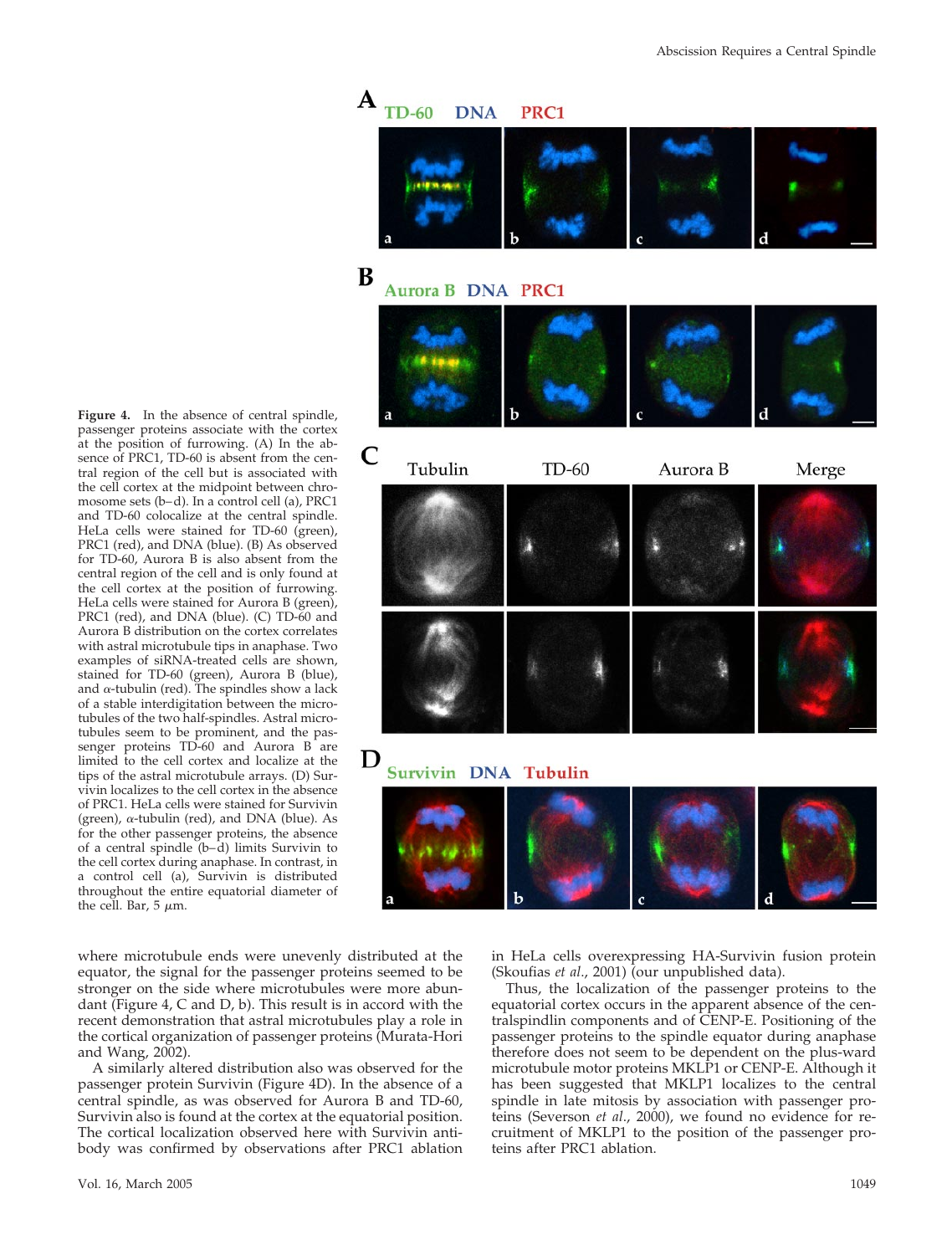Figure 4 suggests that the passenger proteins accumulate at the equatorial position between the spindle poles as a ring on the cortex, rather than as a disc, during late anaphase. It is important to note that the passenger proteins were evident at the cell cortex equator before any furrow formation in anaphase and that their local abundance was therefore not due to passive accumulation at this site during furrowing. Furthermore, we have confirmed this impression by collecting optical sections through control and PRC1-suppressed cells in late mitosis. The result shows clearly that TD-60 is distributed as a ring on the cortex of the cell in the absence of PRC1, so that the immunofluorescence signal only crosses through the cell in the top or bottom optical sections (Figure 5A). The ring, clearly visible in the three-dimensional rendering of the Z-series showing TD-60 alone rotated 90° around the horizontal axis (Figure 5A, left image, above; Video 3) is typically asymmetric in distribution, due to spindle rotation, as noted above. In contrast, control cells display TD-60 throughout the equatorial region in the cell interior, colocalizing with PRC1 at the spindle equator (Figure 5B). For comparison with the TD-60 ring formed in the absence of PRC1, a full telophase disc is clearly visible in the three-dimensional rendering of the Z-series showing TD-60 alone, rotated 90° around the horizontal axis (Figure 5B, left image, above; Video 4).

#### *Anillin, Actin, and RB6K Localize to the Cell Cortex at the Furrow Position in the Absence of a Central Spindle*

HeLa cells transfected with siRNA for PRC1 are able to complete furrowing, and passenger proteins correctly make contact with the cortex at the intersection of the two halfspindles, although the central spindle is absent. On the basis of these observations, we have further asked whether the other key components of the cleavage process were properly localized in the absence of PRC1 and the central spindle. RB6K is a motor protein of the kinesin family associated with the central spindle during mitosis (Hill *et al*., 2000; Fontijn *et al*., 2001). Overexpression experiments and RB6K antibody microinjection have interfered with cytokinesis, leading to binucleated cells (Hill *et al*., 2000). Furthermore, it has recently been demonstrated that RB6K binds Aurora B and is required for its translocation to the equator of the anaphase spindle (Gruneberg *et al*., 2004). In accord with this observation, Aurora B was closely associated with RB6K both during early anaphase (Figure 6D, b), and during late anaphase (Figure 6D, c and d) in the absence of PRC1.

In the absence of PRC1, RB6K was not present in the interior of the anaphase cell but rather exhibited a cortical association comparable with that shown by the passenger proteins during late anaphase (Figure 6A, d). This distribution was preceded by localization of RB6K to small foci distributed among the tips of the microtubules of the disorganized spindle during early anaphase (Figure 6A, b). Actin and anillin, an actin-associated protein that is required for cell cleavage (Oegema *et al*., 2000), were properly localized at the cortex in siRNA-transfected HeLa cells, as in controls (Figure 6B, c and d, and C). This result contrasts with the absence of actin and anillin from the anaphase cortex in *D*. *melanogaster* cells that lack pavarotti. The absence of PRC1 caused no evident alteration of actin distribution during furrow progression (Figure 6C). The position of astral microtubule ends seemed to correlate with the presence of passenger proteins, RB6K, actin, anillin at the cortex, and, finally, with furrow position.

#### **DISCUSSION**

It is evident that the mitotic spindle dictates the furrow position in higher eukaryotes (Rappaport, 1986). There are two discrete elements of the anaphase spindle, the central spindle bundle and the spindle asters. In different cell systems which of these may be the critical determinant for furrow formation may vary (Bonaccorsi *et al*., 1998; Powers *et al*., 1998; Jantsch-Plunger *et al*., 2000). In mammalian cells, evidence has favored a role for the central spindle bundle in the induction of the furrow (Cao and Wang, 1996; Wheatley and Wang, 1996), but recent evidence has supported a role for the asters in delivery of the passenger proteins (Murata-Hori and Wang, 2002; Canman *et al*., 2003).

PRC1, a microtubule bundling protein, is absolutely required for the formation of the central spindle bundle in anaphase cells. Both siRNA ablation and antibody microinjection have established that the central spindle is absent when PRC1 function is compromised (Mollinari *et al*., 2002). The capacity to ablate the central spindle has presented us with a unique system to address both the requirement for the central spindle bundle in recruitment of proteins required for cell cleavage and to address whether furrowing proceeds in its absence. We have here demonstrated that the central spindle bundle is not required for cell furrowing but that its absence instead prevents the final abscission event that creates two daughter cells.

#### *The Central Spindle Bundle and Spindle Orientation*

The most evident role for the central spindle bundle is to maintain the correct orientation of the two separated halfspindles and their associated chromatids. In the absence of PRC1, we have observed that the two half-spindles and the chromatid sets frequently rotate relative to each other. The central spindle bundle is not, however, required to maintain a separation between the two separated chromatid sets. The extensive elongation that we observe in cells without a central spindle is in broad accord with conclusions drawn from studies involving laser ablation in mitotic cells (Aist *et al*., 1993).

#### *Comparison with the Role of PRC1 Homologues in Other Organisms*

Recent work has demonstrated the role of PRC1 homologues in cell cleavage in other organisms. Mutation or ablation of the PRC1 homologue fascetto in *D*. *melanogaster* has demonstrated that its absence results in an abnormally thin microtubule bridge during telophase and causes failure of late cleavage events, accompanied by dispersal of actin (Verni *et al*., 2004). Its absence thus does not abolish central spindle formation but makes the central spindle abnormal. In contrast, mutation or RNA interference (RNAi) ablation of the PRC1 homologue in *C*. *elegans*, SPD-1, shows that it is required to bundle microtubules in vivo (Verbrugghe and White, 2004). Despite this requirement, cytokinesis goes to completion in most cells in its absence.

The distinct roles of the homologues are broadly in accord with a role for astral arrays in cleavage in *C*. *elegans* and for a central spindle bundle in *D*. *melanogaster* (Glotzer, 2004). Our evidence agrees well with the results in *C*. *elegans*, in that we also find the central spindle absent but furrow completion. However, the possibility of failure of abscission was not addressed in the work on *C*. *elegans*. Unlike our results, ZEN-4/MKLP1 localized to the equatorial furrow in the absence of SPD-1 in *C*. *elegans*. Interestingly, cleavage seemed to require ZEN-4/MKLP1 or CYK-4/MgcRacGAP even in the absence of a central spin-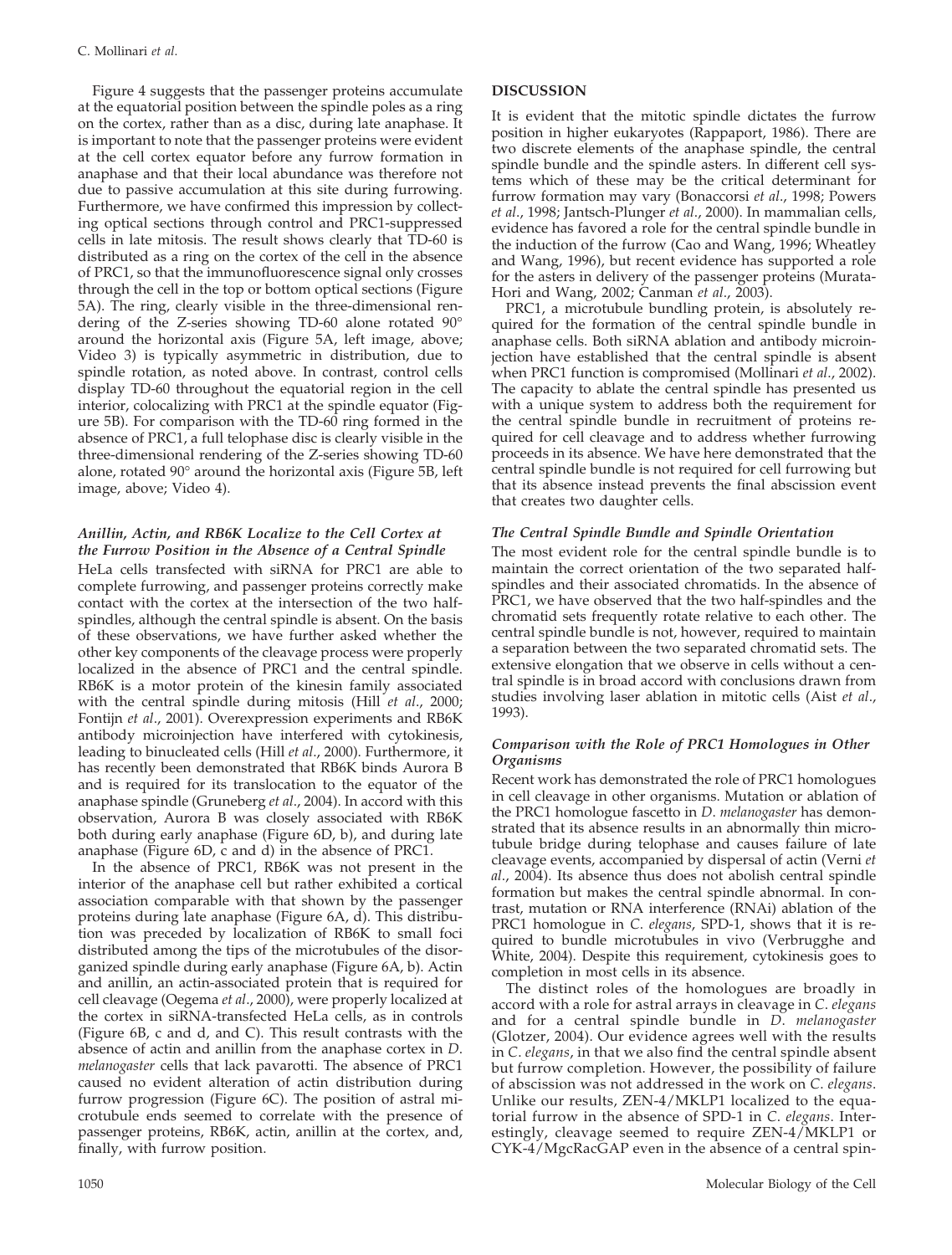

## B

3D rendering

Z series (top to bottom)



**Figure 5.** Optical sections show that TD-60 is distributed as a ring on the cortex of anaphase cells lacking a central spindle. (A) Gallery of images taken by optical sectioning through an entire cell in anaphase. In the absence of PRC1 (no red stain) TD-60 distribution (green) is limited to the cell cortex, where it forms a subcortical ring. This distribution implies that the central spindle is essential for the formation of a telophase disc. (B) Gallery of images of a control cell, showing that in the presence of PRC1 (red), TD-60 (green) is distributed throughout the equatorial diameter, forming a complete disc structure. Note the torsion of the chromosome sets in the cell. HeLa cells were stained for TD-60 (green), PRC1 (red), and DNA (blue). (A and B) Images to the left are three-dimensional renderings of the Z-series, showing TD-60 alone (above) rotated 90° around the horizontal axis, to show the ring or disc structure of TD-60 in the absence or presence of PRC1, respectively, and (below) the composite of the Z-series for all colors. See Videos 3 and 4 for rotations of the three-dimensional renderings of the ring or disc structure, respectively. Bars,  $5 \mu m$ .

dle, because RNAi depletion of ZEN-4 or CYK-4 in mutant SPD-1 cells caused cleavage failure. It is not yet clear whether localization of the centralspindlin components to the cortical furrow was required for their function. It will

be of great interest to determine whether ZEN-4/MKLP1 or CYK-4/MgcRacGAP are similarly important to furrow completion in PRC1-depleted mammalian cells, even when dispersed.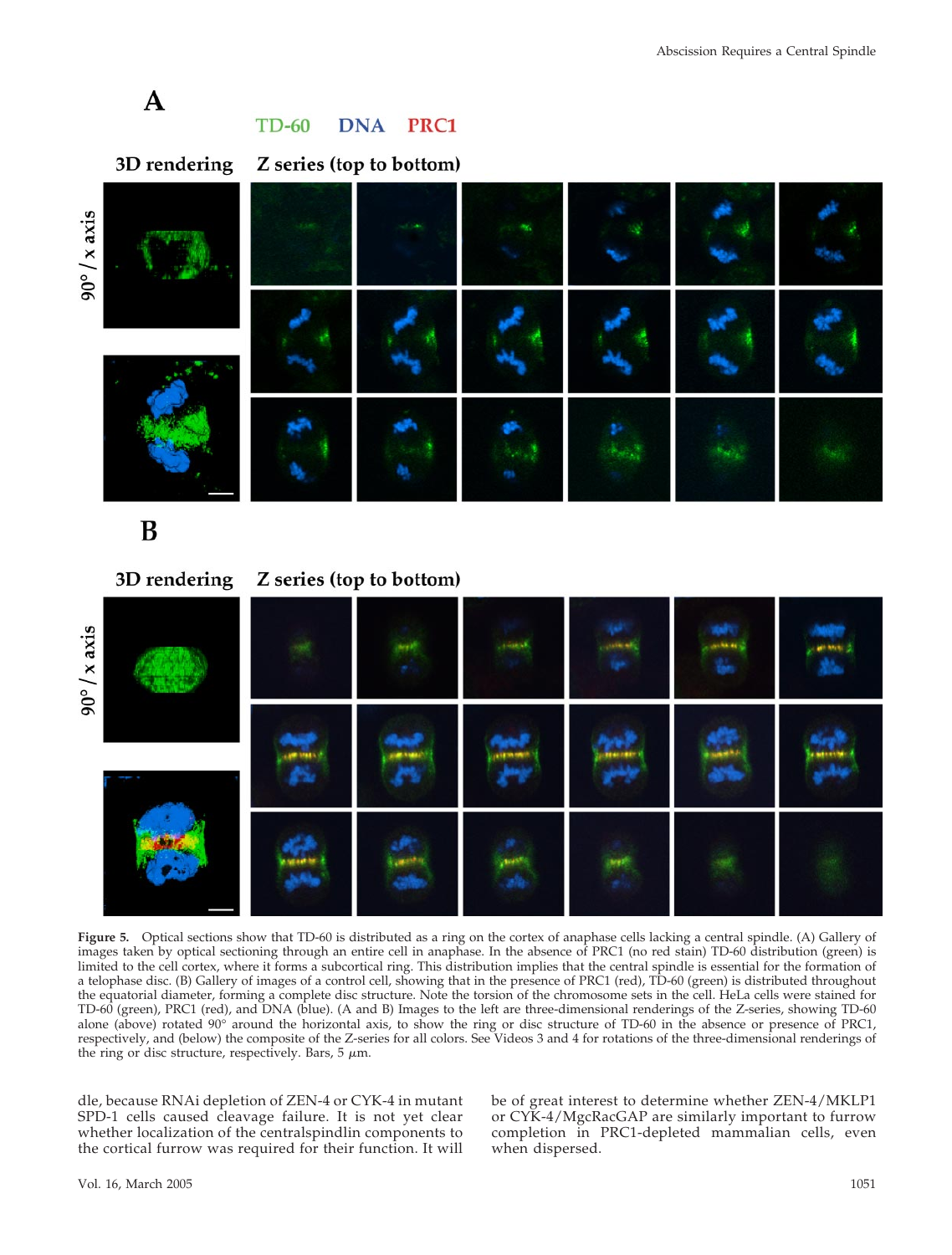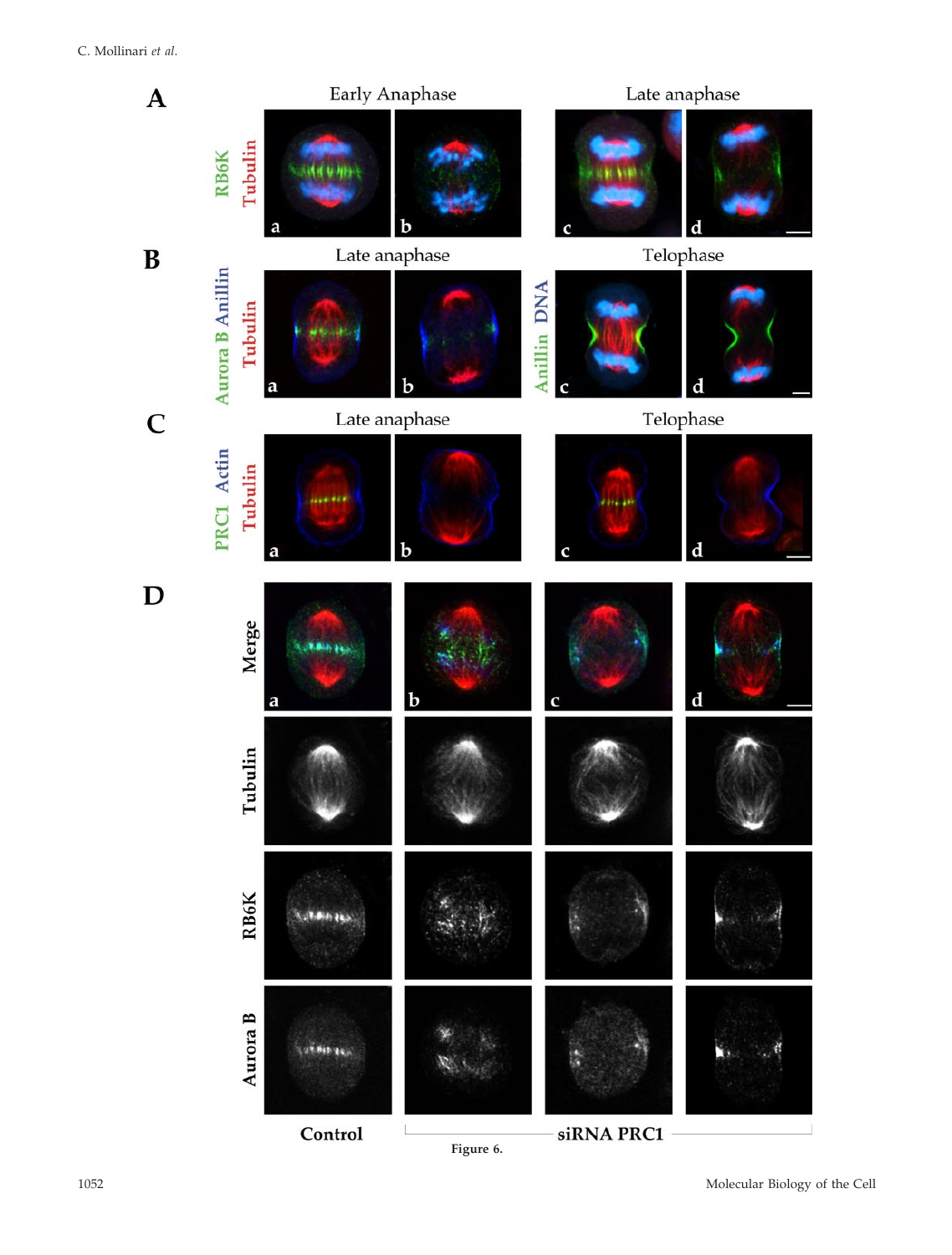#### *A Role for the Central Spindle in the Final Abscission Event*

The central spindle bundle is apparently required for the formation of the highly condensed microtubule bundle, the midbody, and for the final abscission of the cleaving cell. Furrowed cells lack a normal midbody in the absence of PRC1 and may therefore fail to recruit or organize elements required for the abscission event. PRC1 itself may be among those elements required for abscission, because we have shown that a domain of PRC1 associates with the spindle midzone of cleaving cells independent of the capacity of native PRC1 to associate with microtubules (Mollinari *et al*., 2002). Such localization could entail indirect association of PRC1 with microtubules through association with the microtubule motor protein KIF4 (Kurasawa *et al*., 2004). We have found that localization of MKLP1 to the midzone depends on PRC1. An isoform of MKLP1, CHO1, is required for abscission (Matuliene and Kuriyama, 2002, 2004). The absence of CHO1 does not prevent the formation of a normal central spindle bundle in anaphase, because the other MKLP1 isoform is still present, but its absence suppresses formation of a midbody matrix in late telophase (Matuliene and Kuriyama, 2004). This requirement may at least partially explain the abscission failure after PRC1 ablation.

It has recently been demonstrated that cell abscission is an event independent of furrowing. All of mitosis, including furrowing, can proceed in the absence of centrosomes (Hinchcliffe *et al*., 2001), but the final abscission event requires centrosomes and is accompanied by the migration of the mother centriole to the midbody at the time of abscission (Piel *et al*., 2001). It is possible that migration of the mother centriole requires intact midzone microtubules to track toward the point of abscission.

#### **CONCLUSIONS**

We have found that the central spindle is not required to induce or promote furrowing in telophase. Astral microtubules convey all the essential information required to place the passenger proteins and RB6K at the correct location on the cortex where they colocalize with actin and anillin,

**Figure 6 (facing page).** Anillin, actin, and RBK6 localize to the equatorial cell cortex in the absence of a central spindle. (A) RB6K is normally found throughout the equatorial midzone during late anaphase in control cells (a and c). In cells lacking PRC1 (b and d), RB6K is fully dispersed at the beginning of anaphase, but associates with the equatorial cortex when furrowing initiates. Cells were labeled for  $RB6K$  (green),  $\alpha$ -tubulin (red), and DNA (blue). (B) Normal anillin association with the cortex in late anaphase and telophase, as shown in control cell (a and c), is not affected by the lack of PRC1 (b and d), here identified by the absence of a central spindle bundle. Anaphase cells (a and b) were stained for anillin  $(\text{blue})$ ,  $\alpha$ -tubulin (red), and Aurora B (green). Telophase cells (c and d) were stained for anillin (green),  $\alpha$ -tubulin (red), and DNA (blue). Bar, 5  $\mu$ m. (C) Actin cortical distribution found in untreated cells in late anaphase (a) and telophase (c) is not altered by the absence of a central spindle bundle in PRC1 ablated cells (b, anaphase; d, telophase). HeLa cells were stained for actin (blue),  $\alpha$ -tubulin (red), and PRC1 (green). (D) RB6K associates with the equatorial cortex in the absence of PRC1. In a control cell (a) RB6K colocalizes with Aurora B and with astral microtubule plus ends at the cortex, and at the central spindle bundle. In siRNA-treated cells (b–d) RB6K is present at the equatorial cortex with Aurora B, although it apparently associates with astral microtubule plus ends more internally, both in early anaphase (b) and in late anaphase/telophase (c and d). Bar, 5  $\mu$ m.



**Figure 7.** Model of the distribution and function of the anaphase spindle elements in control and PRC1-ablated spindles. In a control anaphase, the passenger proteins and motor proteins first migrate toward the spindle midzone on the anaphase spindle bundle, containing PRC1 and centralspindlin (left). The passenger proteins and RB6K then disperse laterally to contact the cortex where furrowing will initiate (right). In siRNA-treated cells, the absence of PRC1 causes the dispersal of centralspindlin and loss of parallel bundles in the spindle midzone. The kinesins and passenger proteins in consequence follow a secondary path on astral microtubules (left) to converge as a subcortical ring at the position of the spindle equator (right). The position of RB6K and of the passenger proteins then coincides with the position of the ingressing furrow (right).

which in turn permit furrowing to proceed. Furthermore, we have found that either PRC1 itself or the central spindle bundle is required for abscission at the end of cleavage in mammalian cells. Which element is critical to the abscission event remains to be determined.

As detailed in Figure 7, our results support the likelihood that although the central spindle bundle may be normally central to furrow induction in mammalian cells, astral mi-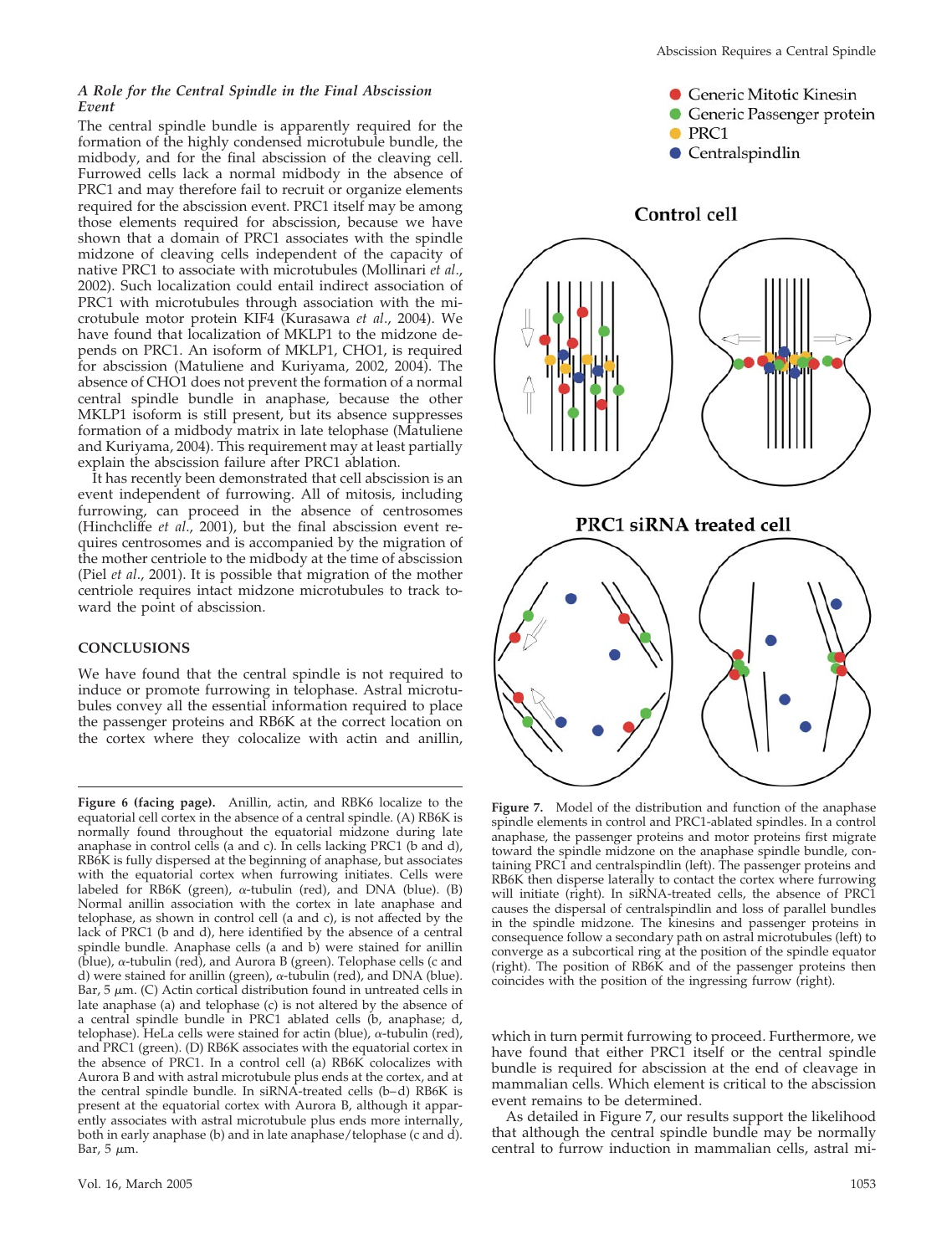crotubules offer a redundant mechanism that ensures furrowing in the absence of the central spindle bundle, by permitting migration of the passenger proteins Aurora B (Murata-Hori and Wang, 2002) and INCENP (Canman *et al*., 2003) to the cortex, so that either the central spindle bundle or astral microtubules in isolation may be sufficient to induce complete furrowing.

#### **ACKNOWLEDGMENTS**

We thank Drs. P. Wadsworth, L. Lafanechere, B. Goud, T. Kitamura, C. Field, and W. Jiang for kindly supplying pEGFP- $\alpha$ -tubulin, tyrosinated- $\alpha$ -tubulin mAb, RB6K and MgcRacGAP antibodies, anillin antibody, and affinity-purified PRC1 antibody, respectively. We also thank Dr. T. Gautier for helping with the acquisition of images using the two-photon Zeiss confocal at the Institut Albert Bonniot of Grenoble. This work was supported by funding from la Ligue Contre le Cancer (Equipe Labelisée) (to R.L.M.). C. M. was a postdoctoral fellow of la Ligue Contre le Cancer. S.A.J. and T.J.Y. were supported by grants from the National Institutes of Health (GM-44762 and CA-099423), Core grants CA-75138 and CA-06927, and an Appropriation from the Commonwealth of Pennsylvania.

#### **REFERENCES**

Adams, R. R., Carmena, M., and Earnshaw, W. C. (2001). Chromosomal passengers and the (Aurora) ABCs of mitosis. Trends Cell Biol. *11*, 49–54.

Adams, R. R., Tavares, A. A., Salzberg, A., Bellen, H. J., and Glover, D. M. (1998). pavarotti encodes a kinesin-like protein required to organize the central spindle and contractile ring for cytokinesis. Genes Dev. *12*, 1483–1494.

Aist, J. R., Liang, H., and Berns, M. W. (1993). Astral and spindle forces in PtK2 cells during anaphase B: a laser microbeam study. J. Cell Sci. 104, 1207–1216.

Andreassen, P. R., Palmer, D. K., Wener, M. H., and Margolis, R. L. (1991). Telophase disc: a new mammalian mitotic organelle that bisects telophase cells with a possible function in cytokinesis. J. Cell Sci. *99*, 523–534.

Ban, R., Irino, Y., Fukami, K., and Tanaka, H. (2004). Human mitotic spindleassociated protein PRC1 inhibits MgcRacGAP activity towards Cdc42 during the metaphase. J. Biol. Chem. *279*, 16394–16402.

Bonaccorsi, S., Giansanti, M. G., and Gatti, M. (1998). Spindle self-organization and cytokinesis during male meiosis in asterless mutants of *Drosophila melanogaster*. J. Cell Biol. *142*, 751–761.

Canman, J. C., Cameron, L. A., Maddox, P. S., Straight, A., Tirnauer, J. S., Mitchison, T. J., Fang, G., Kapoor, T. M., and Salmon, E. D. (2003). Determining the position of the cell division plane. Nature *424*, 1074–1078.

Cao, L. G., and Wang, Y. L. (1996). Signals from the spindle midzone are required for the stimulation of cytokinesis in cultured epithelial cells. Mol. Biol. Cell *7*, 225–232.

Chan, G. K., Jablonski, S. A., Sudakin, V., Hittle, J. C., and Yen, T. J. (1999). Human BUBR1 is a mitotic checkpoint kinase that monitors CENP-E functions at kinetochores and binds the cyclosome/APC. J. Cell Biol. *146*, 941–954.

Dechant, R., and Glotzer, M. (2003). Centrosome separation and central spindle assembly act in redundant pathways that regulate microtubule density and trigger cleavage furrow formation. Dev Cell *4*, 333–344.

Eckley, D. M., Ainsztein, A. M., Mackay, A. M., Goldberg, I. G., and Earnshaw, W. C. (1997). Chromosomal proteins and cytokinesis: patterns of cleavage furrow formation and inner centromere protein positioning in mitotic heterokaryons and mid-anaphase cells. J. Cell Biol. *136*, 1169–1183.

Fontijn, R. D., Goud, B., Echard, A., Jollivet, F., van Marle, J., Pannekoek, H., and Horrevoets, A. J. (2001). The human kinesin-like protein RB6K is under tight cell cycle control and is essential for cytokinesis. Mol. Cell. Biol. *21*, 2944–2955.

Gassmann, R., Carvalho, A., Henzing, A. J., Ruchaud, S., Hudson, D. F., Honda, R., Nigg, E. A., Gerloff, D. L., and Earnshaw, W. C. (2004). Borealin: a novel chromosomal passenger required for stability of the bipolar mitotic spindle. J. Cell Biol. *166*, 179–191.

Glotzer, M. (2004). Cleavage furrow positioning. J. Cell Biol. *164*, 347–351.

Gruneberg, U., Neef, R., Honda, R., Nigg, E. A., and Barr, F. A. (2004). Relocation of Aurora B from centromeres to the central spindle at the metaphase to anaphase transition requires MKlp2. J. Cell Biol. *166*, 167–172.

Hill, E., Clarke, M., and Barr, F. A. (2000). The Rab6-binding kinesin, Rab6- KIFL, is required for cytokinesis. EMBO J. *19*, 5711–5719.

Hinchcliffe, E. H., Miller, F. J., Cham, M., Khodjakov, A., and Sluder, G. (2001). Requirement of a centrosomal activity for cell cycle progression through G1 into S phase. Science *291*, 1547–1550.

Hirose, K., Kawashima, T., Iwamoto, I., Nosaka, T., and Kitamura, T. (2001). MgcRacGAP is involved in cytokinesis through associating with mitotic spindle and midbody. J. Biol. Chem. *276*, 5821–5828.

Jantsch-Plunger, V., Gonczy, P., Romano, A., Schnabel, H., Hamill, D., Schnabel, R., Hyman, A. A., and Glotzer, M. (2000). CYK-4, a Rho family GTPase activating protein (GAP) required for central spindle formation and cytoki-nesis. J. Cell Biol. *149*, 1391–1404.

Jiang, W., Jimenez, G., Wells, N. J., Hope, T. J., Wahl, G. M., Hunter, T., and Fukunaga, R. (1998). PRC1: a human mitotic spindle-associated CDK substrate protein required for cytokinesis. Mol. Cell *2*, 877–885.

Kurasawa, Y., Earnshaw, W. C., Mochizuki, Y., Dohmae, N., and Todokoro, K. (2004). Essential roles of KIF4 and its binding partner PRC1 in organized central spindle midzone formation. EMBO J. *23*, 3237–3248.

Lafanechere, L., Courtay-Cahen, C., Kawakami, T., Jacrot, M., Rudiger, M., Wehland, J., Job, D., and Margolis, R. L. (1998). Suppression of tubulin tyrosine ligase during tumor growth. J. Cell Sci. *111*, 171–181.

Liao, H., Li, G., and Yen, T. J. (1994). Mitotic regulation of microtubule cross-linking activity of CENP-E kinetochore protein. Science *265*, 394–398.

Mabuchi, I. (1986). Biochemical aspects of cytokinesis. Int. Rev. Cytol. *101*, 175–213.

Mackay, A. M., Ainsztein, A. M., Eckley, D. M., and Earnshaw, W. C. (1998). A dominant mutant of inner centromere protein (INCENP), a chromosomal protein, disrupts prometaphase congression and cytokinesis. J. Cell Biol. *140*, 991–1002.

Martineau, S. N., Andreassen, P. R., and Margolis, R. L. (1995). Delay of HeLa cell cleavage into interphase using dihydrocytochalasin B: retention of a postmitotic spindle and telophase disc correlates with synchronous cleavage recovery. J. Cell Biol. *131*, 191–205.

Matuliene, J., and Kuriyama, R. (2002). Kinesin-like protein CHO1 is required for the formation of midbody matrix and the completion of cytokinesis in mammalian cells. Mol. Biol. Cell *13*, 1832–1845.

Matuliene, J., and Kuriyama, R. (2004). Role of the midbody matrix in cytokinesis: RNAi and genetic rescue analysis of the mammalian motor protein CHO1. Mol. Biol. Cell *15*, 3083–3094.

Mishima, M., Kaitna, S., and Glotzer, M. (2002). Central spindle assembly and cytokinesis require a kinesin-like protein/RhoGAP complex with microtubule bundling activity. Dev. Cell *2*, 41–54.

Mollinari, C., Kleman, J. P., Jiang, W., Schoehn, G., Hunter, T., and Margolis, R. L. (2002). PRC1 is a microtubule binding and bundling protein essential to maintain the mitotic spindle midzone. J. Cell Biol. *157*, 1175–1186.

Murata-Hori, M., and Wang, Y. L. (2002). Both midzone and astral microtubules are involved in the delivery of cytokinesis signals: insights from the mobility of aurora B. J. Cell Biol. *159*, 45–53.

Oegema, K., Savoian, M. S., Mitchison, T. J., and Field, C. M. (2000). Functional analysis of a human homologue of the *Drosophila* actin binding protein anillin suggests a role in cytokinesis. J. Cell Biol. *150*, 539–552.

Piel, M., Nordberg, J., Euteneuer, U., and Bornens, M. (2001). Centrosomedependent exit of cytokinesis in animal cells. Science *291*, 1550–1553.

Powers, J., Bossinger, O., Rose, D., Strome, S., and Saxton, W. (1998). A nematode kinesin required for cleavage furrow advancement. Curr. Biol. *8*, 1133–1136.

Raich, W. B., Moran, A. N., Rothman, J. H., and Hardin, J. (1998). Cytokinesis and midzone microtubule organization in *Caenorhabditis elegans* require the kinesin-like protein ZEN-4. Mol. Biol. Cell *9*, 2037–2049.

Rappaport, R. (1986). Establishment of the mechanism of cytokinesis in animal cells. Int. Rev. Cytol. *105*, 245–281.

Rieder, C. L., Khodjakov, A., Paliulis, L. V., Fortier, T. M., Cole, R. W., and Sluder, G. (1997). Mitosis in vertebrate somatic cells with two spindles: implications for the metaphase/anaphase transition checkpoint and cleavage. Proc. Natl. Acad. Sci. USA *94*, 5107–5112.

Sampath, S. C., Ohi, R., Leismann, O., Salic, A., Pozniakovski, A., and Funabiki, H. (2004). The chromosomal passenger complex is required for chromatin-induced microtubule stabilization and spindle assembly. Cell *118*, 187– 202.

Severson, A. F., Hamill, D. R., Carter, J. C., Schumacher, J., and Bowerman, B. (2000). The aurora-related kinase AIR-2 recruits ZEN-4/CeMKLP1 to the mitotic spindle at metaphase and is required for cytokinesis. Curr. Biol. *10*, 1162–1171.